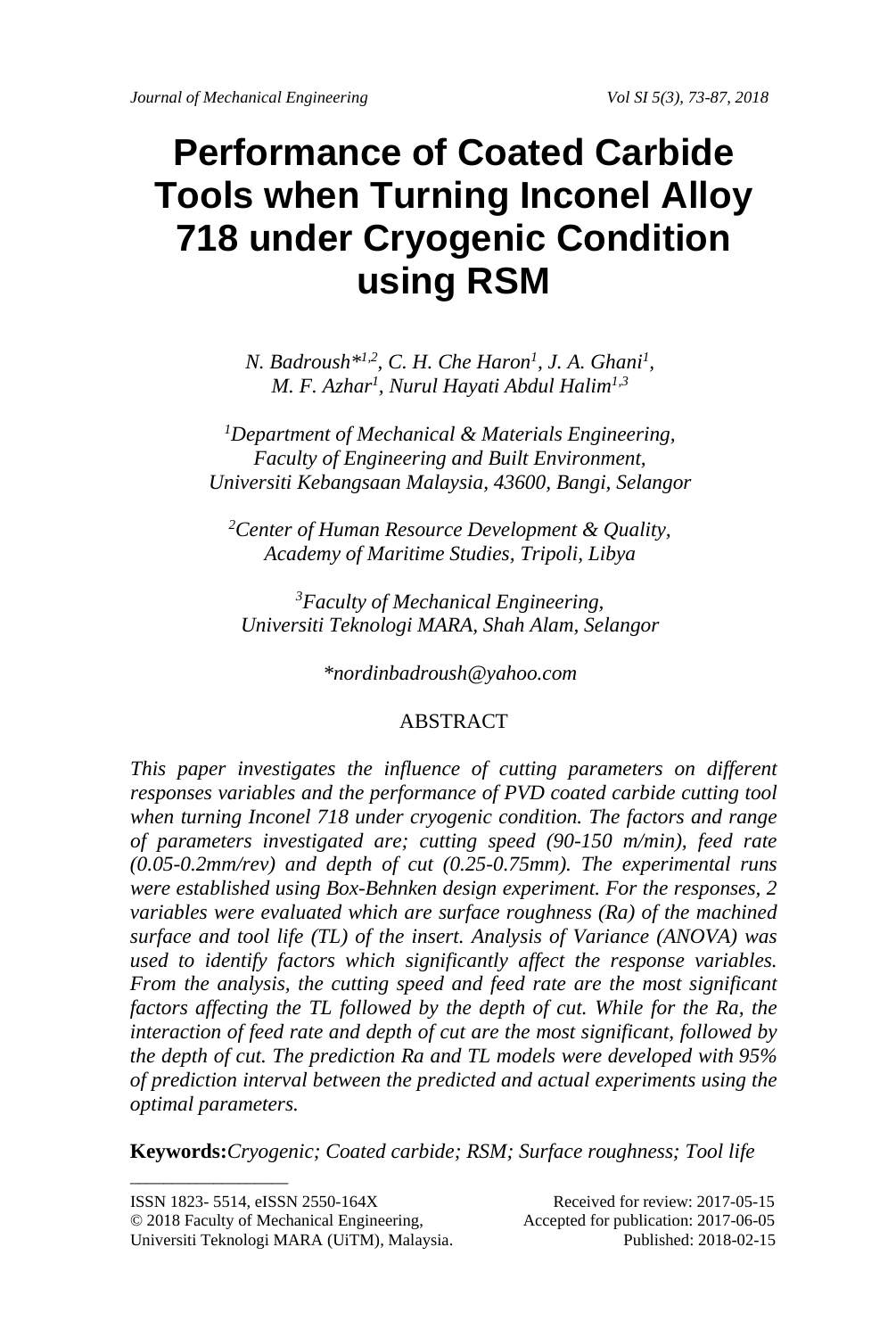*N. Badroush et al.*

## **Introduction**

Maximum heat is generated at the cutting zone during machining process. This condition causes high cutting temperatures at the area resulted with decreases tool life and dimensional accuracy of work material as well as higher surface roughness. The situation is getting worst for nickel alloys such as Inconel 718 that has poor thermal conductivity. During the cutting process, more heat would be generated that could increases the temperature particularly at the tool and workpiece interface, thus, accelerates the tool wear and results in reducing cutting tool life. Inconel 718 is also a heatresistant alloy and able to retain high mechanical and chemical properties at high temperatures. These characters make these superalloys suit to be used in aero-engine components [2]. Conventional cooling method of flooded cutting fluids cannot penetrate and reach the highest temperature at the cutting zone, especially at high cutting speeds. To end this problems, cryogenic machining was used as an alternative to the conventional cooling method. Many researchers have reported that the machinability of nickel alloys with cryogenic cooling has been improved and reduced machining cost significantly [3].

Design of experiment is widely used in investigating machinability. This method helps to properly plan the experiment so the proper information can be analyzed with valid results and conclusions [4]. Presently, methods such as Response Surface Methodology (RSM), Central Composite Design (CCD), factorial design, and Taguchi are widely used in order to reduce the investigation time and cost [5]. For the RSM, it is use mathematical and statistical techniques for modeling and analysis of problems in which a response of interest is influenced by some variables. The main objective is to optimize the response. For instance, Ranganath and Vipin [7] applied the RSM to analyze the impact of process parameters on the surface roughness. Menwhile, Shihab et al [8] applied the CCD to collect and analyze experimental data for surface roughness and microhardness. Yang and Tang [9] applied the Taguchi method in order to determine the optimal cutting parameters for turning operations. They also employed orthogonal array, signal-to-noise (S/N) ratio, and analysis of variance (ANOVA) to investigate the cutting characteristics. Another case study is by Arbizu and Perez [11] that deployed a  $2<sup>3</sup>$  factorial design to generate a first-order model to predict the surface roughness in a turning process. In the same way, Aruna and Dhanalakshmi [12] used the RSM to validate the results of surface finish measurement in turning of Inconel 718. They also applied ANOVA to prove the adequacy of the developed mathematical model.

In this study, the version 10 of the Design Expert software is used to develop the experimental plan for RSM and to identify the factors which influence the surface roughness and the machining time.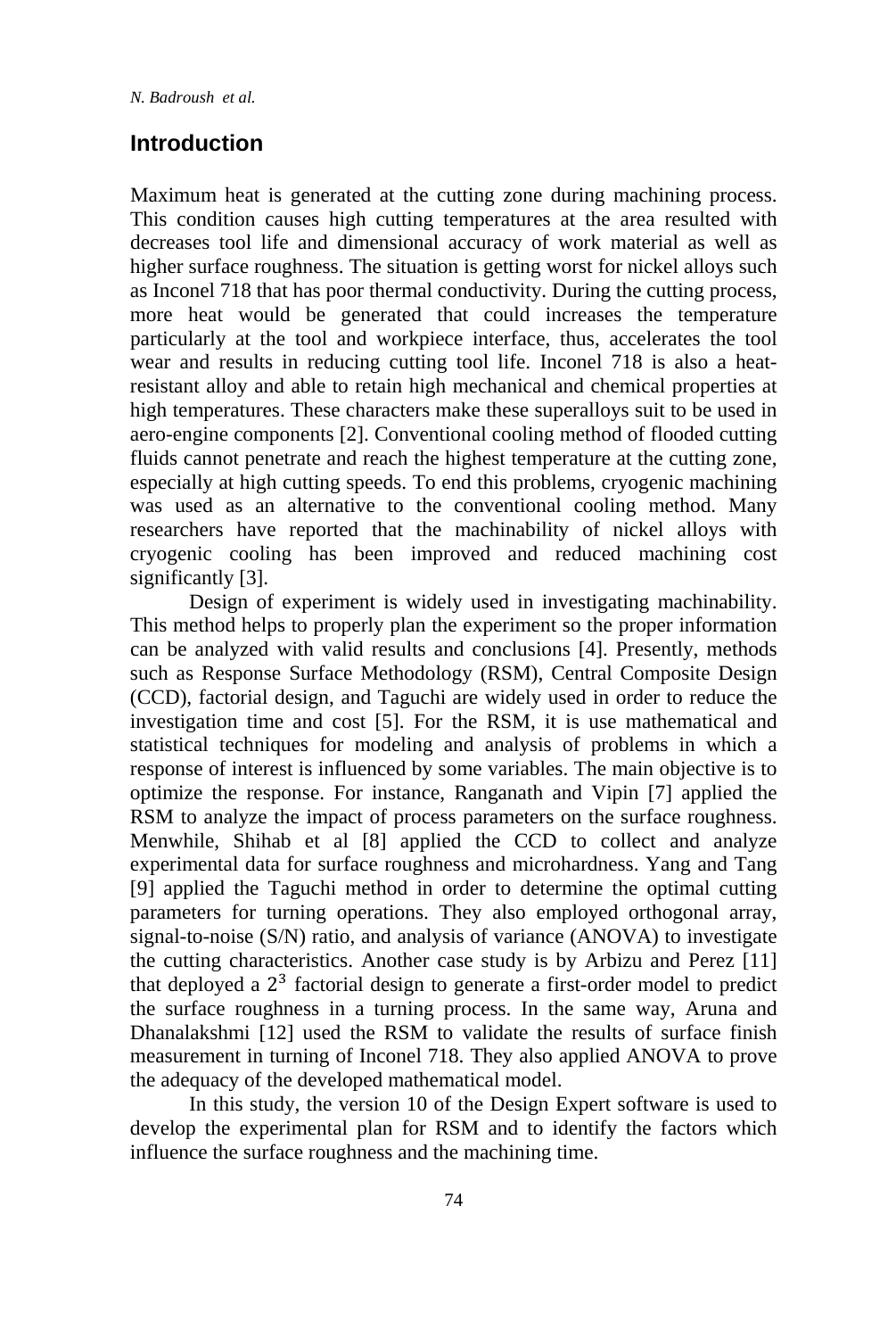## **Experimental details**

#### **Cutting insert**

KC5510 PVD coated carbide insert as shown in [Figure 1](#page-2-0) was used in the experiments. The insert is a PVD coated carbide and was manufactured by Kennametal Inc. specifically for machining high-temperature alloys. The geometry of cutting tool has been selected based on some important aspect such as reducing the cutting force and temperature which can be obtained by choosing a positive rake angle (see [Table 1\)](#page-2-1).

<span id="page-2-1"></span>

| <b>Material</b>            | Carbide            |
|----------------------------|--------------------|
| Coating                    | <b>TiAIN</b>       |
| Material Grade             | C3/C4              |
| <b>Coating Process</b>     | <b>PVD</b>         |
| ISO-No.                    | <b>CNMG 120408</b> |
| <b>Insert Thickness, S</b> | 04                 |
| Corner radius, r           | 08                 |
| Length $(mm)$              | 12.90              |
| Hole Diameter (mm)         | 5.16               |
| Rake                       | Positive           |
| Included Angle (Degree)    | 80                 |
| <b>Insert Hand</b>         | Neutral            |

Table 1: Tool Specifications

<span id="page-2-0"></span>

Figure 1: The cutting insert

#### **Workpiece**

<span id="page-2-2"></span>The experiments were carried out using a bar of Inconel alloy 718 as the workpiece. [Table 2](#page-2-2) presents the chemical composition of the workpiece. Its hardness is 43.15HRC with the dimension of 150 mm in length and 100 mm in diameter.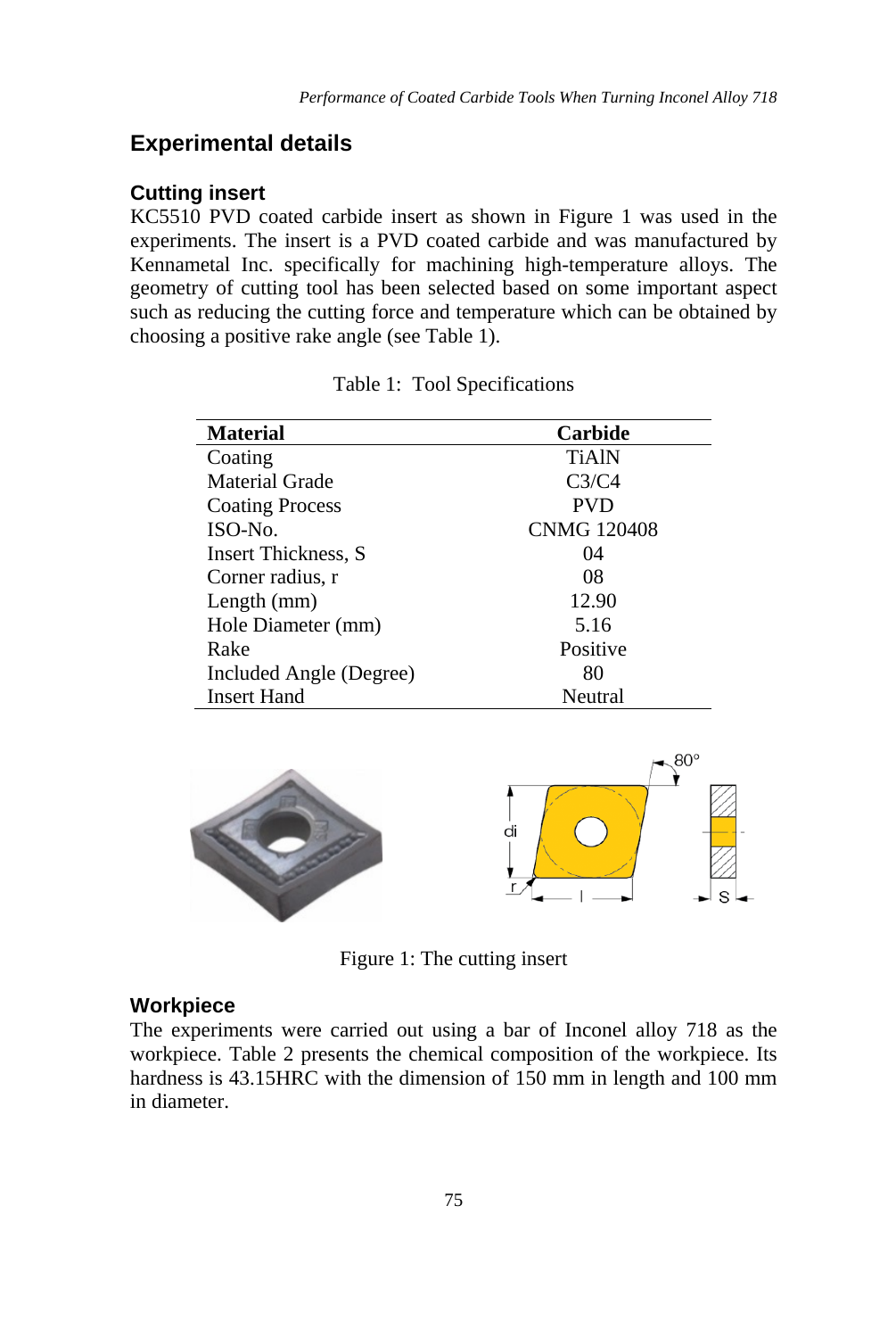| <b>Elements</b>              | Ni   |                         |       | $Nh+Ta$ | C <sub>0</sub> | Cr   | Mn        | Fe   |
|------------------------------|------|-------------------------|-------|---------|----------------|------|-----------|------|
| $[% \text{ wt.}]$            | -53  | 0.004                   | 0.051 | 5.05    | 0.3            |      | 18.3 0.23 | 18.7 |
| Elements                     | Al   |                         |       |         |                | Cu.  | Mo        |      |
| $\lceil\% \text{ wt.}\rceil$ | 0.49 | $\leq 0.005 \leq 0.002$ |       | 0.08    | 1.05           | 0.04 | 3.05      |      |

Table 2: The chemical composition of Inconel 718 (Source: Haynes International 2009)

#### **Design of experiments**

Box-Behnken method was applied to design the experiments with factors and their design levels as shown in [Table 3.](#page-3-0) A total of 15 experiments were conducted according to experimental designs in [Table 4.](#page-3-1) The responses variables which are surface roughness (Ra) and tool life (TL) were measured. Analysis of variance (ANOVA) was performed to identify factors which significantly affect the response variables.

Table 3: The factors and their design levels

<span id="page-3-0"></span>

|                           |      | <b>Levels</b> |      |
|---------------------------|------|---------------|------|
| <b>Factors</b>            | Low  | Intermediate  | High |
| Cutting speed, $V(m/min)$ | 90   | 120           | 150  |
| Feed, f (mm/rev)          | 0.05 | 0.12          | 0.2  |
| Depth of cut, a (mm)      | 9.25 | () 5          | በ 75 |

<span id="page-3-1"></span>

|               | <b>Factor Levels</b>               |                     |                         |  |  |  |  |
|---------------|------------------------------------|---------------------|-------------------------|--|--|--|--|
| <b>Run No</b> | <b>Cutting speed, V</b><br>(m/min) | Feed, f<br>(mm/rev) | Depth of cut, a<br>(mm) |  |  |  |  |
|               |                                    |                     |                         |  |  |  |  |
| 1             | 90                                 | 0.05                | 0.5                     |  |  |  |  |
| 2             | 150                                | 0.05                | 0.5                     |  |  |  |  |
| 3             | 90                                 | 0.2                 | 0.5                     |  |  |  |  |
| 4             | 150                                | 0.2                 | 0.5                     |  |  |  |  |
| 5             | 90                                 | 0.12                | 0.25                    |  |  |  |  |
| 6             | 150                                | 0.12                | 0.25                    |  |  |  |  |
| 7             | 90                                 | 0.12                | 0.75                    |  |  |  |  |
| 8             | 150                                | 0.12                | 0.75                    |  |  |  |  |
| 9             | 120                                | 0.05                | 0.25                    |  |  |  |  |
| 10            | 120                                | 0.2                 | 0.25                    |  |  |  |  |
| 11            | 120                                | 0.05                | 0.75                    |  |  |  |  |
| 12            | 120                                | 0.2                 | 0.75                    |  |  |  |  |
| 13            | 120                                | 0.12                | 0.5                     |  |  |  |  |
| 14            | 120                                | 0.12                | 0.5                     |  |  |  |  |
| 15            | 120                                | 0.12                | 0.5                     |  |  |  |  |

|  |  | Table 4: The experimental designs |  |
|--|--|-----------------------------------|--|
|--|--|-----------------------------------|--|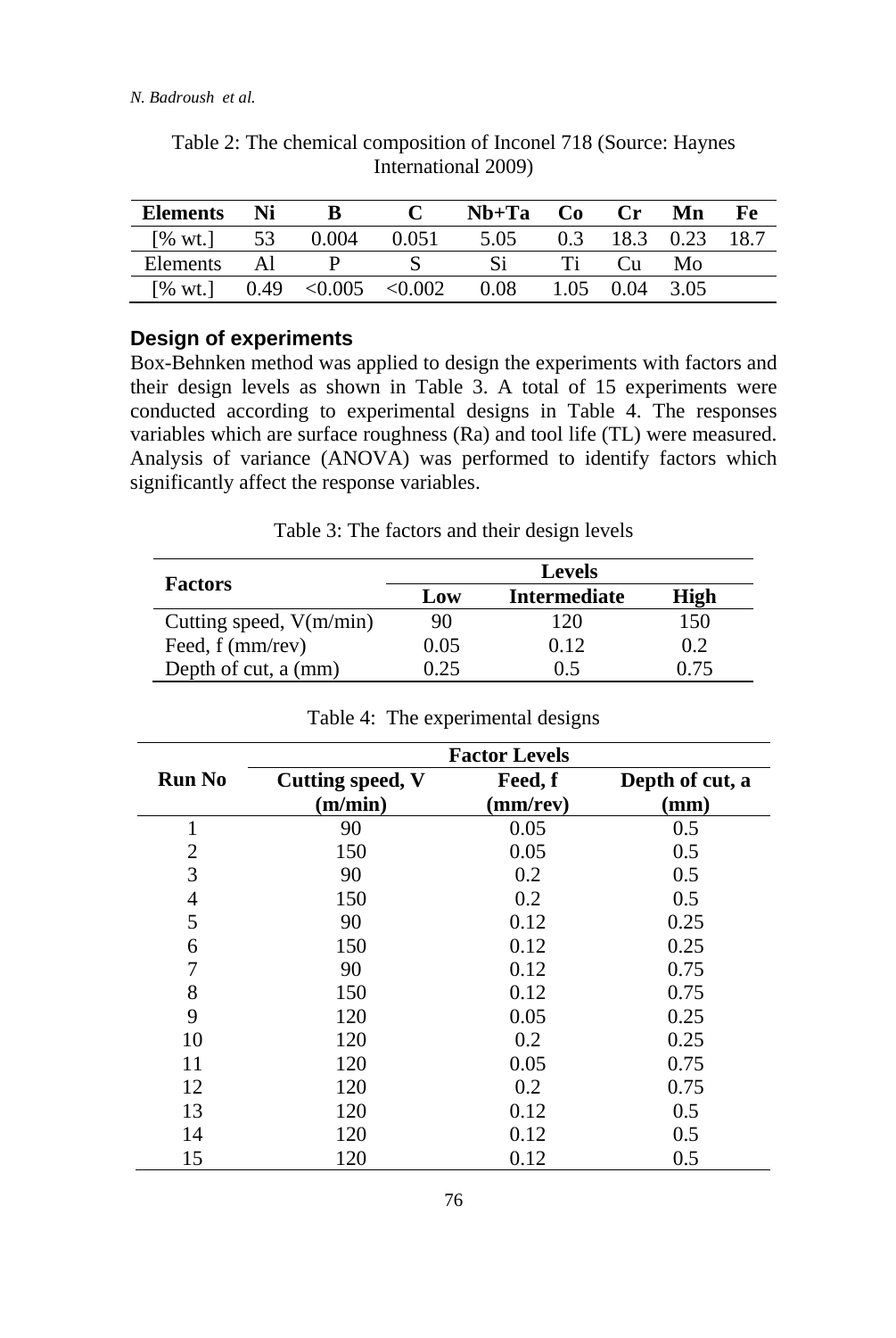# **Result and discussion**

[Table 5](#page-4-0) shows the measured values of surface roughness (Ra) and tool life (TL). The Fit Summary output affirmed that the quadratic model is statistically significant for the Ra and TL. Thus, it can be used for next analysis. [Table 6](#page-5-0) shows the output from ANOVA for TL. As can be seen, the factor A (cutting speed) and  $\overline{B}$  (feed rate) are the most significant factors affecting the TL with 99.98%. This is followed by factor C (depth of cut) with 99.97%. The interaction between AC is also significant with 99.23%. The  $\mathbb{R}^2$  value of 0.9841 is desirable while the predicted  $\mathbb{R}^2$  is in reasonable agreement with the adjusted  $\mathbb{R}^2$ . With the Ratios greater than 4, it indicates adequate model discrimination.

Table 7 shows the ANOVA table for surface roughness (Ra). The most significant factor is the interaction of feed rate and depth of cut (BC) followed by the depth of cut (C) and the interaction of cutting speed and depth of cut (AC). The lack-of-fit is not significant. However, the  $R^2$  value is high, close to 1, which is desirable. The predicted  $R^2$  of 0.8056 is in reasonable agreement with the adjusted  $R^2$  of 0.9128. The ratios is also indicates adequate model discrimination for the Ra.The final empirical models in terms of coded factors are shown below:

- i. TL =  $+1.089 -0.642$  x A 0.644 x B -0.601 x C +0.197 x AB + 0.408x  $AC + 0.128 \text{ x } BC + 0.338 \text{ x A}^2 + 0.373 \text{ x B}^2 + 0.221 \text{ x } C^2$  (1)
- ii. Ra  $=+1.625-0.054x$  A-0.175 x B+ 0.233 x C+0.114 x AB-0.297 xAC- $0.678 \times BC - 0.295 \times A^2 + 0.203 \times B^2$  (2)

While, the following equations are for the actual factors:

- i. TL =  $+18.263 0.150$  x Vc -39.068 x f 13.310 x da +0.087 x Vc x f + 0.054 x Vc x da +6.829 x f x da +3.759 E-004 x Vc<sup>2</sup>+66.295 x f<sup>2</sup>+3.533 x da<sup>2</sup> (3)  $x \, da^2$  (3)
- <span id="page-4-0"></span>ii. Ra =  $-6.353 + 0.0902$  x Vc + 0.588 x f +10.202 x da+ 0.051 x Vc x f -0.040 x Vc x da-36.137 x f x da-3.274 E-004 x Vc<sup>2</sup>+36.163 x f<sup>2</sup>

(4)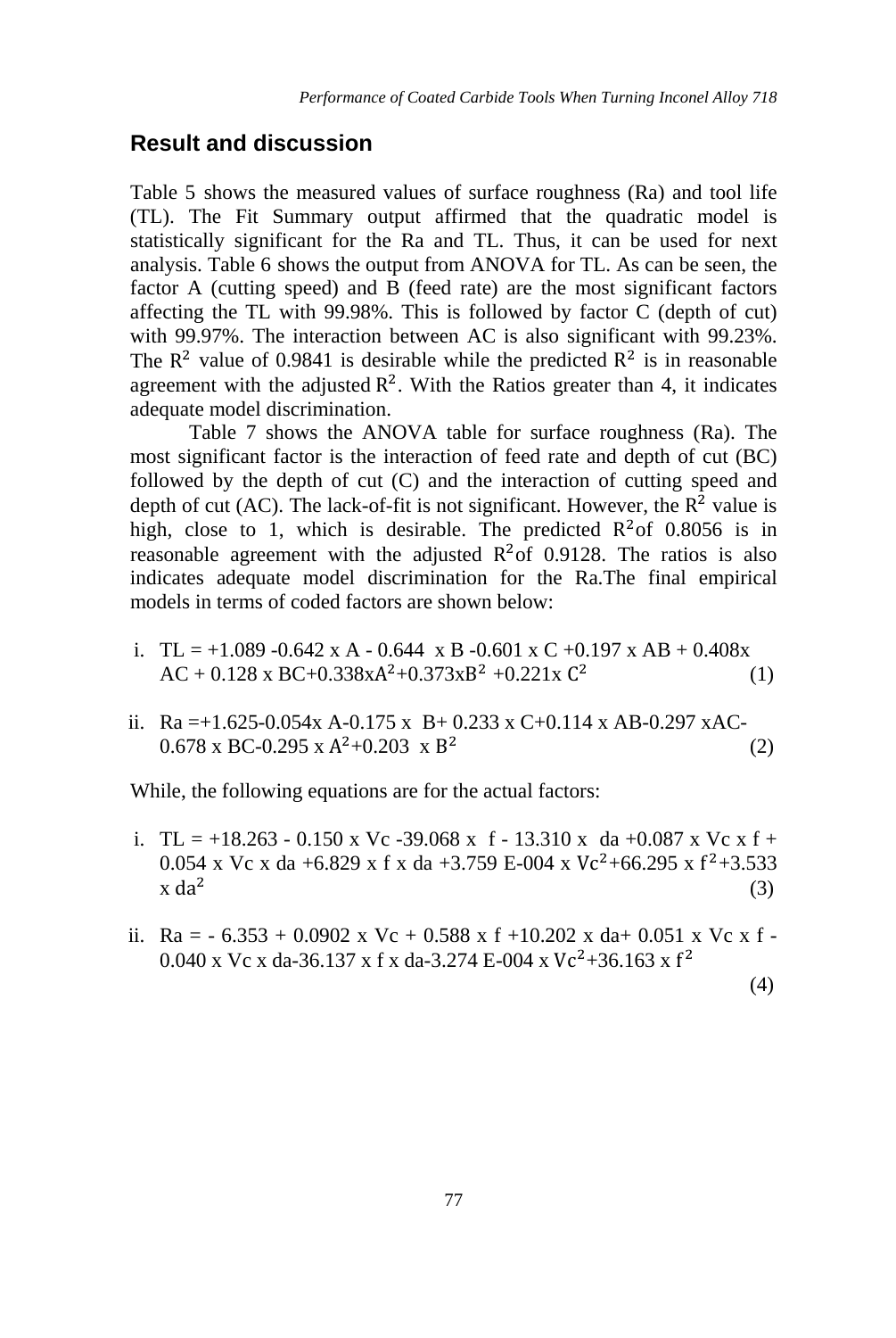| Std. run No    | <b>Response TL(min)</b> | Response $Ra(\mu m)$ |
|----------------|-------------------------|----------------------|
|                | 3.3                     | 1.909                |
| $\overline{c}$ | 1.52                    | 1.603                |
| 3              | 1.68                    | 1.192                |
| $\overline{4}$ | 0.7                     | 1.34                 |
| 5              | 3.41                    | 0.888                |
| 6              | 1.37                    | 1.328                |
| 7              | 1.2                     | 1.996                |
| 8              | 0.8                     | 1.248                |
| 9              | 3                       | 1.022                |
| 10             | 1.4                     | 2.17                 |
| 11             | 1.72                    | 2.889                |
| 12             | 0.61                    | 1.321                |
| 13             | 0.9                     | 1.814                |
| 14             | 1.2                     | 1.603                |
| 15             | 1.3                     | 1.405                |

Table 5: Experimental results

<span id="page-5-0"></span>Figure 2 and Figure 4 present the normal probability plot of the residuals of Ra and TL. Since the residuals are fall close to the line, it means that the errors are distributed normally. Figure 3 and Figure 5 show the standardized residuals with respect to the predicted values of Ra and TL. The residuals are fall in both positive and negative directions. This indicates that the models proposed are satisfactory. The 3D surface graph for the TL is shown in Figure 7. It has a curvilinear profile in accordance with the quadratic model fitted. Accordance to the model fitted, the TL increases at cutting speed of 90 m/min and feed rate of 0.12 mm/rev. While for the contour plot of TL as shown in Figure 9, it shows the effects of different cutting speed (A) and feed rate (B) on TL. Higher TL can be generated from lower cutting speed and low to medium feed rate.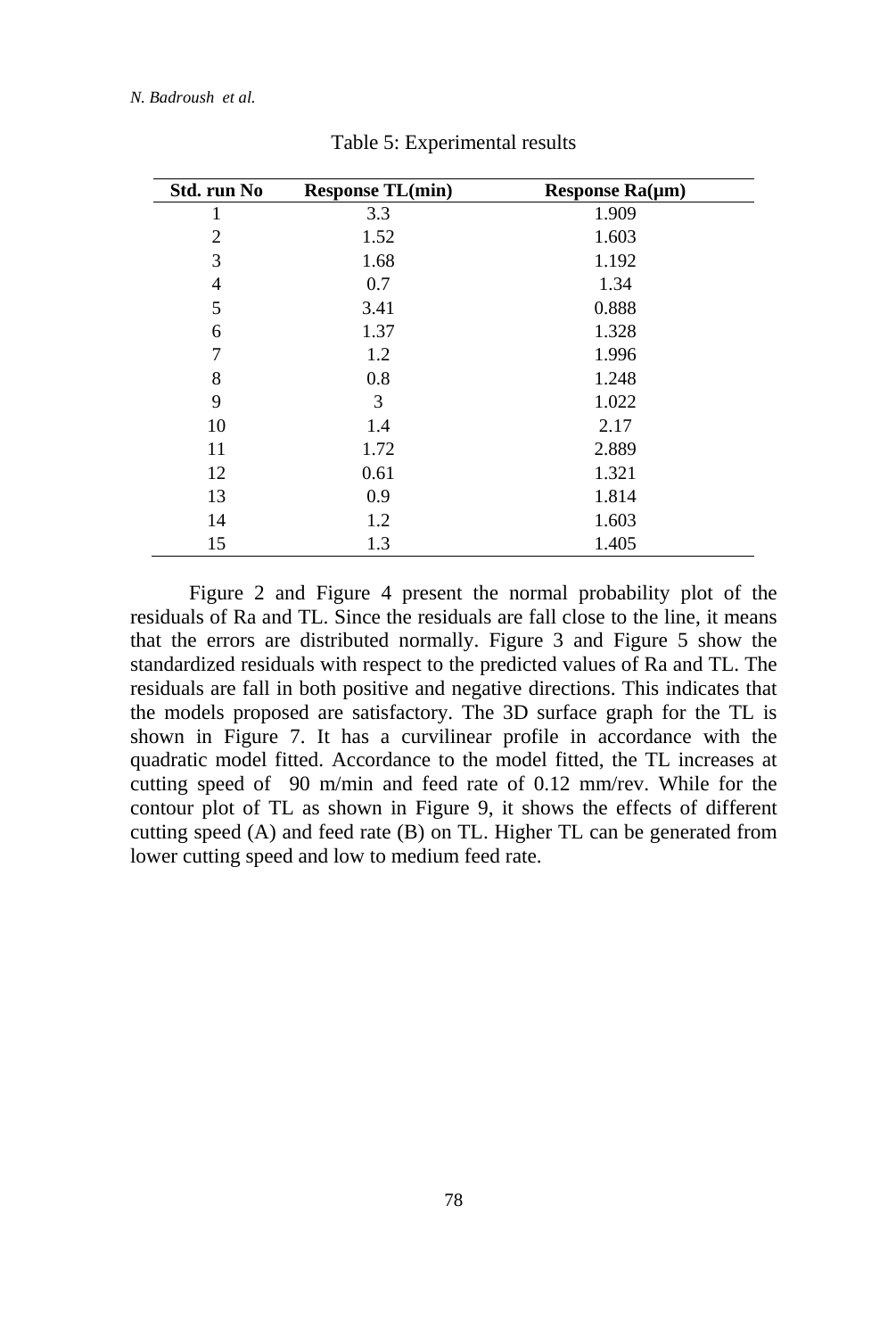| Source            | Sum of<br>squares |                | d.f Mean Square       | F-Value | P-value Prob.> |                 |
|-------------------|-------------------|----------------|-----------------------|---------|----------------|-----------------|
|                   |                   |                |                       |         |                |                 |
| Model             | 11.18             | 9              | 1.24                  | 34.29   | 0.0006         | significant     |
| A-cutting speed   | 3.30              | 1              | 3.30                  | 91.24   | 0.0002         |                 |
| <b>B-feedrate</b> | 3.21              | 1              | 3.21                  | 88.71   | 0.0002         |                 |
| C-depth of cut    | 2.80              | 1              | 2.80                  | 77.40   | 0.0003         |                 |
| AB                | 0.16              | 1              | 0.16                  | 4.29    | 0.0931         |                 |
| AC                | 0.67              | 1              | 0.67                  | 18.56   | 0.0077         |                 |
| BC                | 0.047             | 1              | 0.047                 | 1.31    | 0.3040         |                 |
| A <sup>2</sup>    | 0.45              | 1              | 0.45                  | 12.46   | 0.0167         |                 |
| B <sup>2</sup>    | 0.48              | 1              | 0.48                  | 13.14   | 0.0152         |                 |
| $\bf C^2$         | 0.17              | 1              | 0.17                  | 4.59    | 0.0852         |                 |
| Residual          | 0.18              | 5              | 0.036                 |         |                |                 |
| Lack of Fit       | 0.094             | 3              | 0.031                 | 0.73    | 0.6234         | not significant |
| <b>Pure Error</b> | 0.087             | $\overline{2}$ | 0.043                 |         |                |                 |
| Cor Total         | 11.36             | 14             |                       |         |                |                 |
| Std. Dev.         | 0.19              |                | R-Squared             |         | 0.9841         |                 |
| Mean              | 1.60              |                | Adj R-Squared         |         | 0.9554         |                 |
| C.V. %            | 11.88             |                | Pred R-Squared        |         | 0.8499         |                 |
| <b>PRESS</b>      | 1.71              |                | <b>Adeg Precision</b> |         | 18.124         |                 |

# Table 6: ANOVA table for TL

# Table 7: ANOVA table for Ra

| Source            | Sum of<br>Squares | ₫£                    | Mean<br>Square | F-Value | p-value<br>Prob > F |                 |
|-------------------|-------------------|-----------------------|----------------|---------|---------------------|-----------------|
|                   |                   |                       |                |         |                     |                 |
| Model             | 3.53              | 8                     | 0.44           | 19.33   | 0.0010              | significant     |
| A-cutting speed   | 0.024             | 1                     | 0.024          | 1.04    | 0.3481              |                 |
| <b>B-feedrate</b> | 0.25              | 1                     | 0.25           | 10.73   | 0.0169              |                 |
| C-depth of cut    | 0.43              | 1                     | 0.43           | 19.00   | 0.0048              |                 |
| AB                | 0.053             | 1                     | 0.053          | 2.30    | 0.1801              |                 |
| AC                | 0.35              | 1                     | 0.35           | 15.45   | 0.0077              |                 |
| BC                | 1.84              | 1                     | 1.84           | 80.59   | 0.0001              |                 |
| A <sup>2</sup>    | 0.32              | 1                     | 0.32           | 14.12   | 0.0094              |                 |
| B <sup>2</sup>    | 0.15              | 1                     | 0.15           | 6.66    | 0.0418              |                 |
| Residual          | 0.14              | 6                     | 0.023          |         |                     |                 |
| Lack of Fit       | 0.053             | 4                     | 0.013          | 0.32    | 0.8484              | not significant |
| <b>Pure Error</b> | 0.084             | $\overline{2}$        | 0.042          |         |                     |                 |
| Cor Total         | 3.67              | 14                    |                |         |                     |                 |
| Std. Dev.         | 0.15              | R-Squared             | 0.9626         |         |                     | $\Box$          |
| Mean              | 1.58              | Adj R-Squared         | 0.9128         |         |                     |                 |
| C.V. %            | 9.55              | Pred R-Squared        | 0.8056         |         |                     |                 |
| <b>PRESS</b>      | 0.71              | <b>Adeg Precision</b> | 17.808         |         |                     |                 |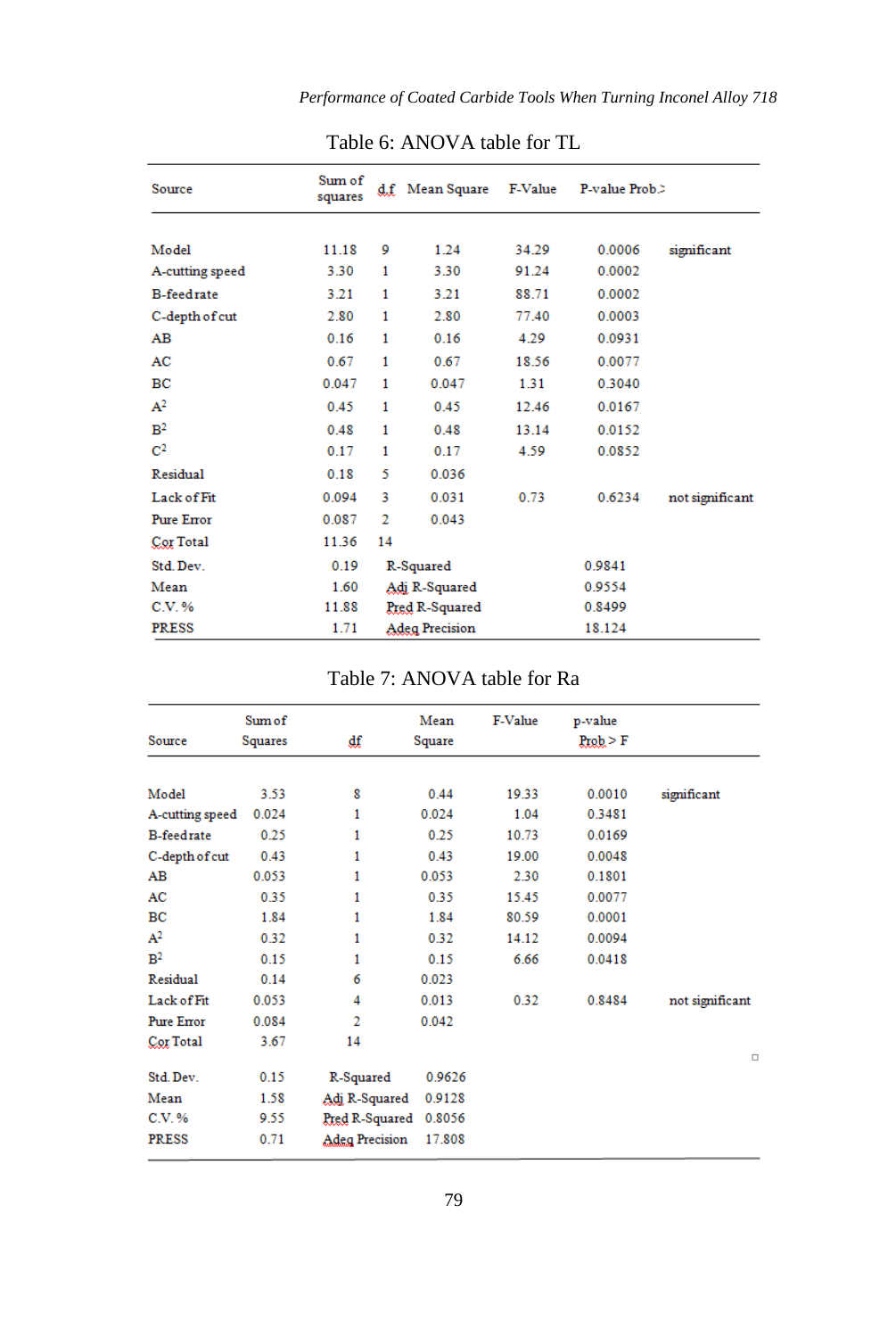

Internally Studentized Residuals

Figure 2: Normal probability plot of residuals for TL



Figure 3: Residuals vs. predicted response for TL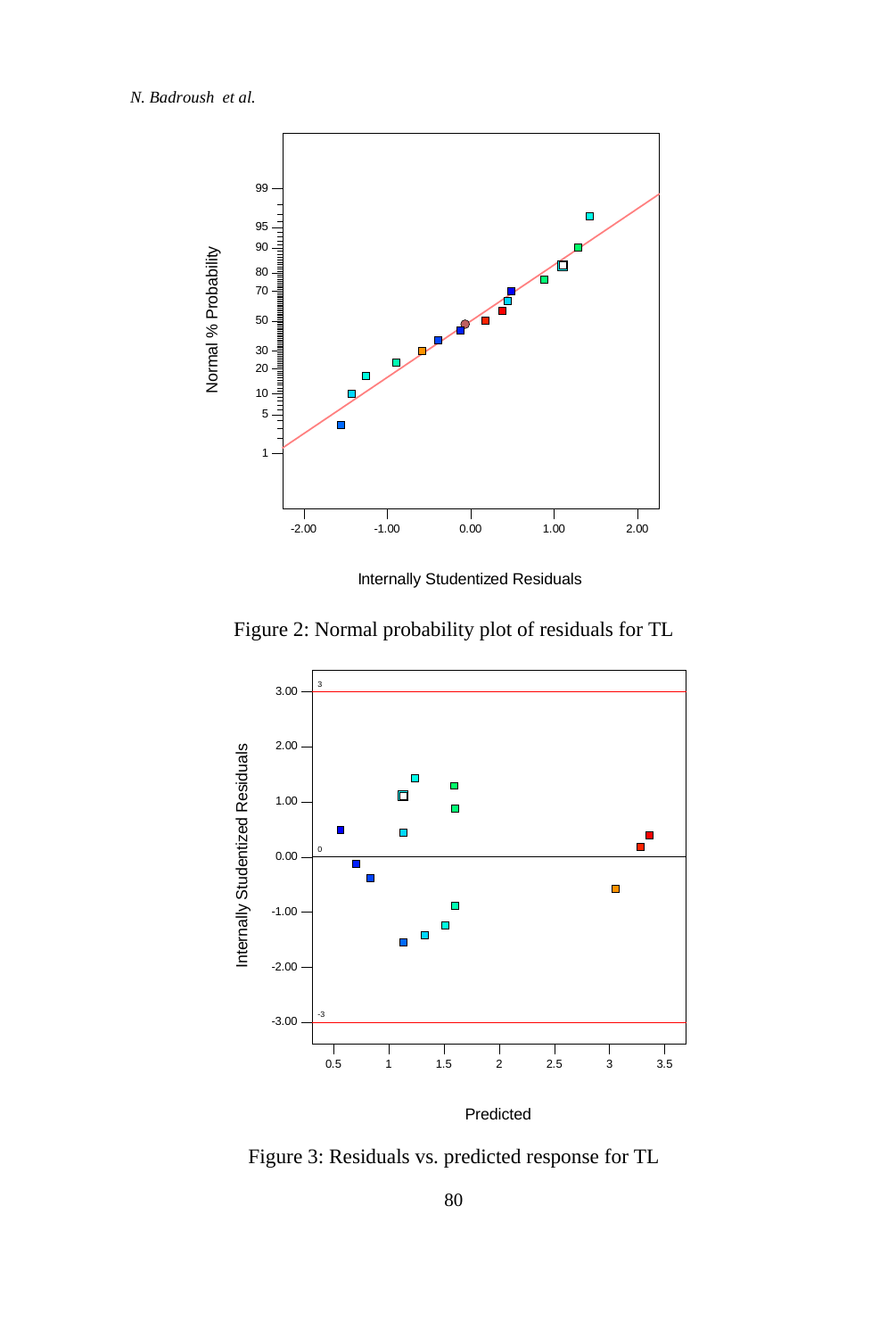

Externally Studentized Residuals



Figure 4: Normal probability plot of residuals for Ra

Figure 5: residuals vs. predicted response for Ra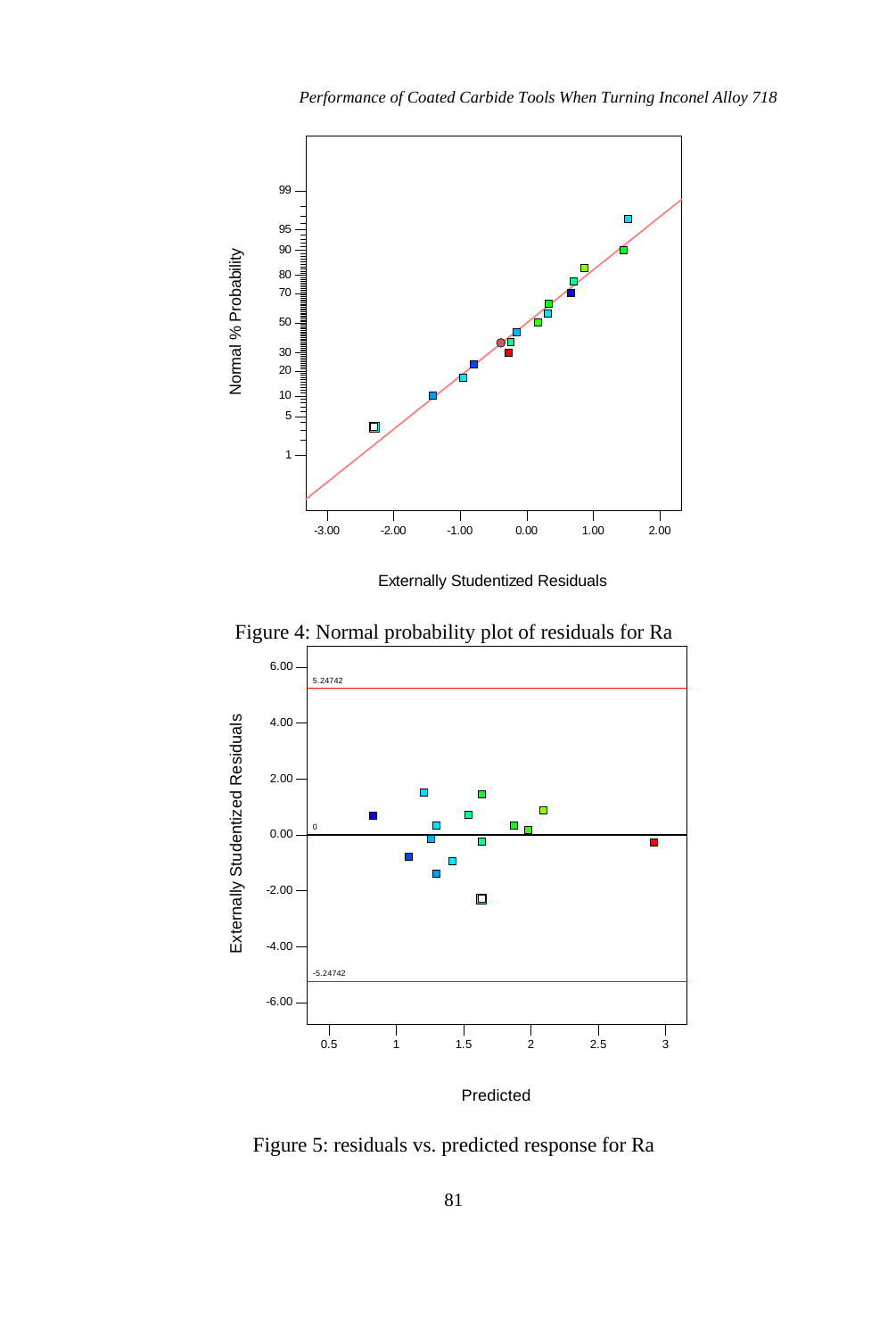*N. Badroush et al.*



Figure 6: 3D Surface graph for Ra



Figure 7: 3D surface graph for TL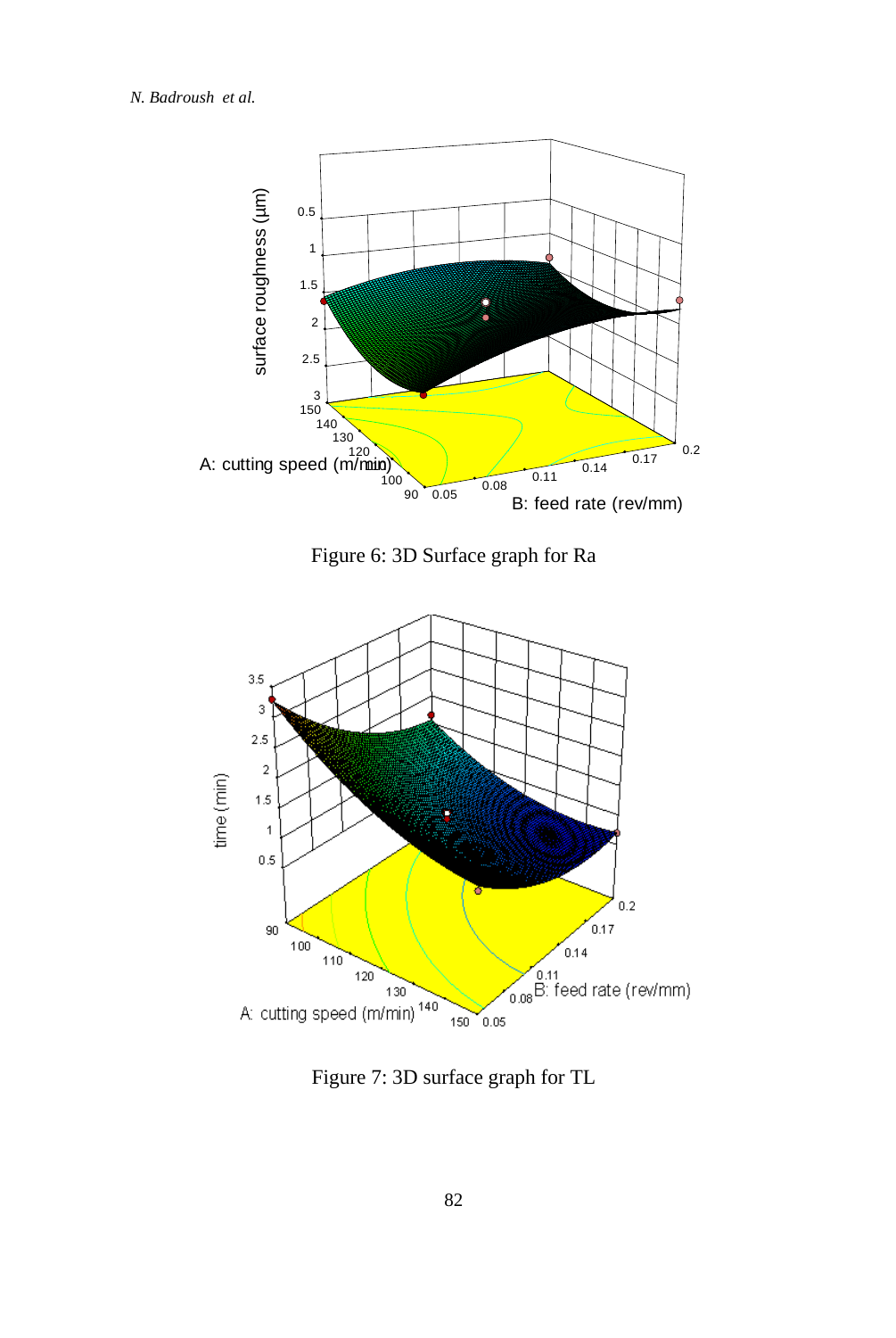

<span id="page-10-0"></span>Figure 8: Ra contour plot of cutting speed against feed rate



Figure 9: TL contour plot of cutting speed against feed rate

Figure 6 shows the 3D surface graph for the Ra. It can be observed that the minimum Ra is produced when the feed rate is 0.05 mm/rev and cutting speed is 90 to 120 m/min. But when the feed rate and cutting speed increase from 0.05 to 0.2 mm/rev and 120 to 150 m/min respectively, the Ra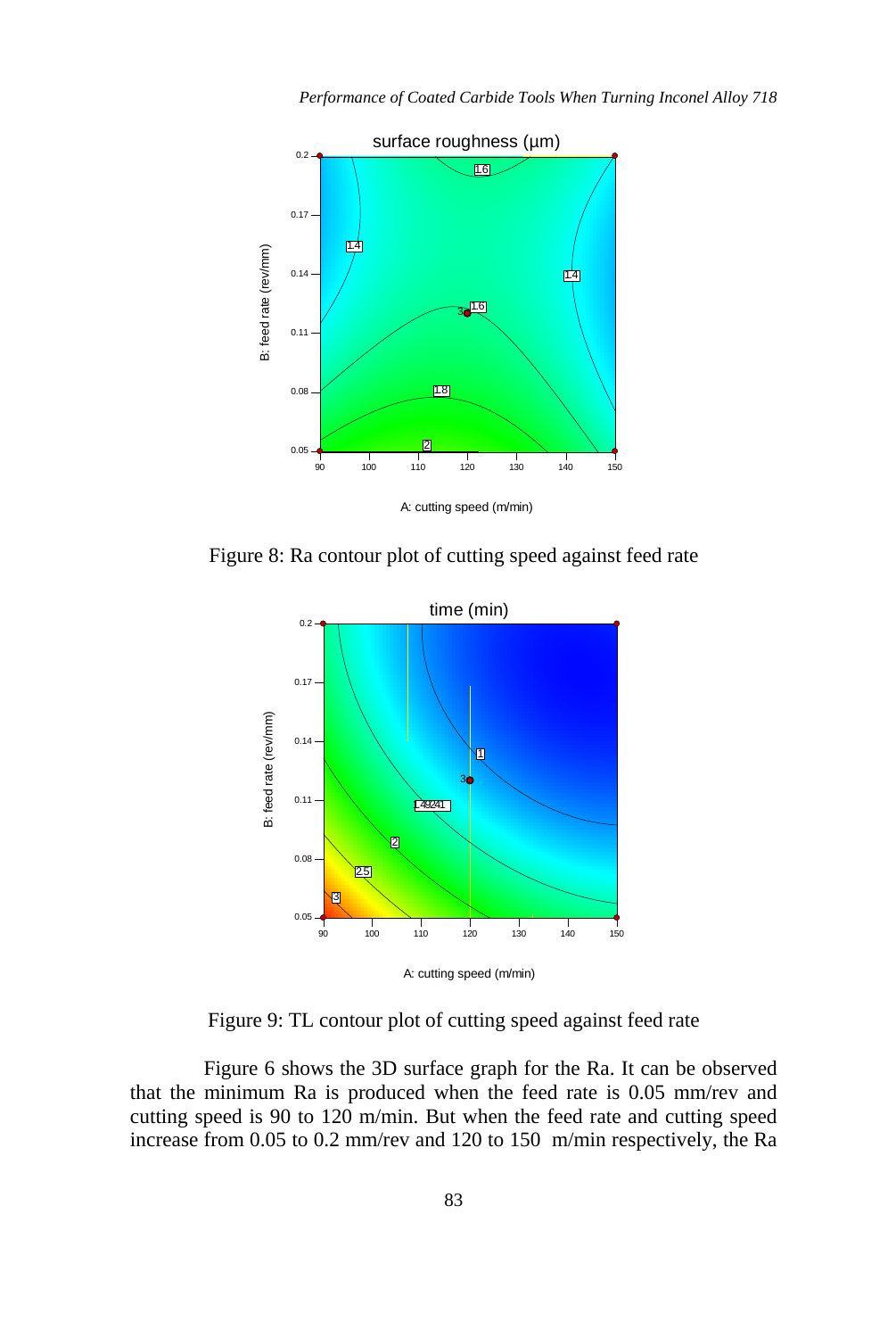increases. [Figure 8](#page-10-0) illustrates the effect of feed rate and cutting speed on the Ra. As shown, lower Ra values were obtained at both lower and medium cutting speeds accompanied with medium feed rate. Numerically, the smallest Ra (0.888 µm) occurred at cutting speeds 90 m/min with depth of cut of 0.5 mm and feed rate of 0.12 rev/mm.

# **Response Optimization**

To optimize the responses, [Figure 10](#page-11-0) shows the ramp function graph for the optimum value of the cutting parameters to obtain minimum Ra and maximum TL. It can be seen that the minimum Ra is 0.826678 *μ*m and the longest TL is 3.4083 min which happened at cutting speed 90.1444 m/min, feed rate 0.11084 mm/rev, and depth of cut 0.26.2943 mm. It is also found that the value to maximize the desirability is 1 as shown in [Figure 11.](#page-12-0) This indicates that the method is highly strong.



Figure 10: Rump function of cutting parameters for Ra and TL

## <span id="page-11-0"></span>**Validation of optimized factors**

To validate the optimized factors, an experiment was conducted with the cutting speed, feed rate and depth of cut were set at 90.14 m/min, 0.11 mm/rev, and 0.26 mm respectively. The Ra and TL values were recorded to be 1.104 μm and 3.46 min. *[Table 8](#page-12-1)* shows the difference between the predicted and the actual results. To calculate the percent residual value, Eq. 5 was used:

$$
Percent residual = \frac{predicted \ result - observed \ result}{predicted \ result}
$$
 (5)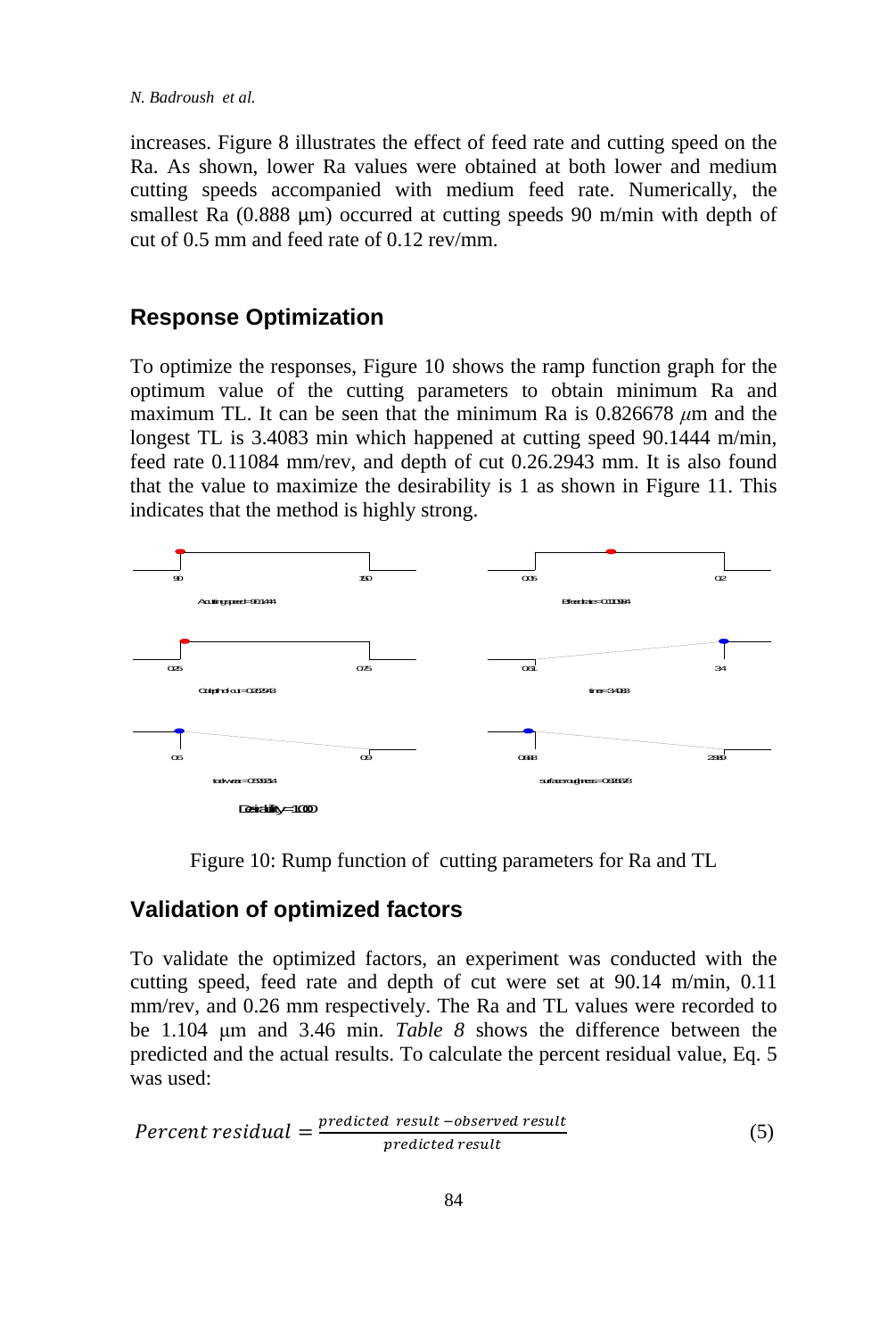

<span id="page-12-0"></span>Figure 11: The 3D surface response plot of desirability for optimization of factors

<span id="page-12-1"></span>

|    | <b>Response</b> Predicted results Observed results | Residual values |          |
|----|----------------------------------------------------|-----------------|----------|
| TL | 3.4083 min                                         | 3.46            | $-1.517$ |
| Ra | $0.826678 \mu m$                                   | 1.10            | $-33.54$ |

Table 8: Validation of optimized factors



Figure 12: Comparison of TL and Ra between predicted and experimental values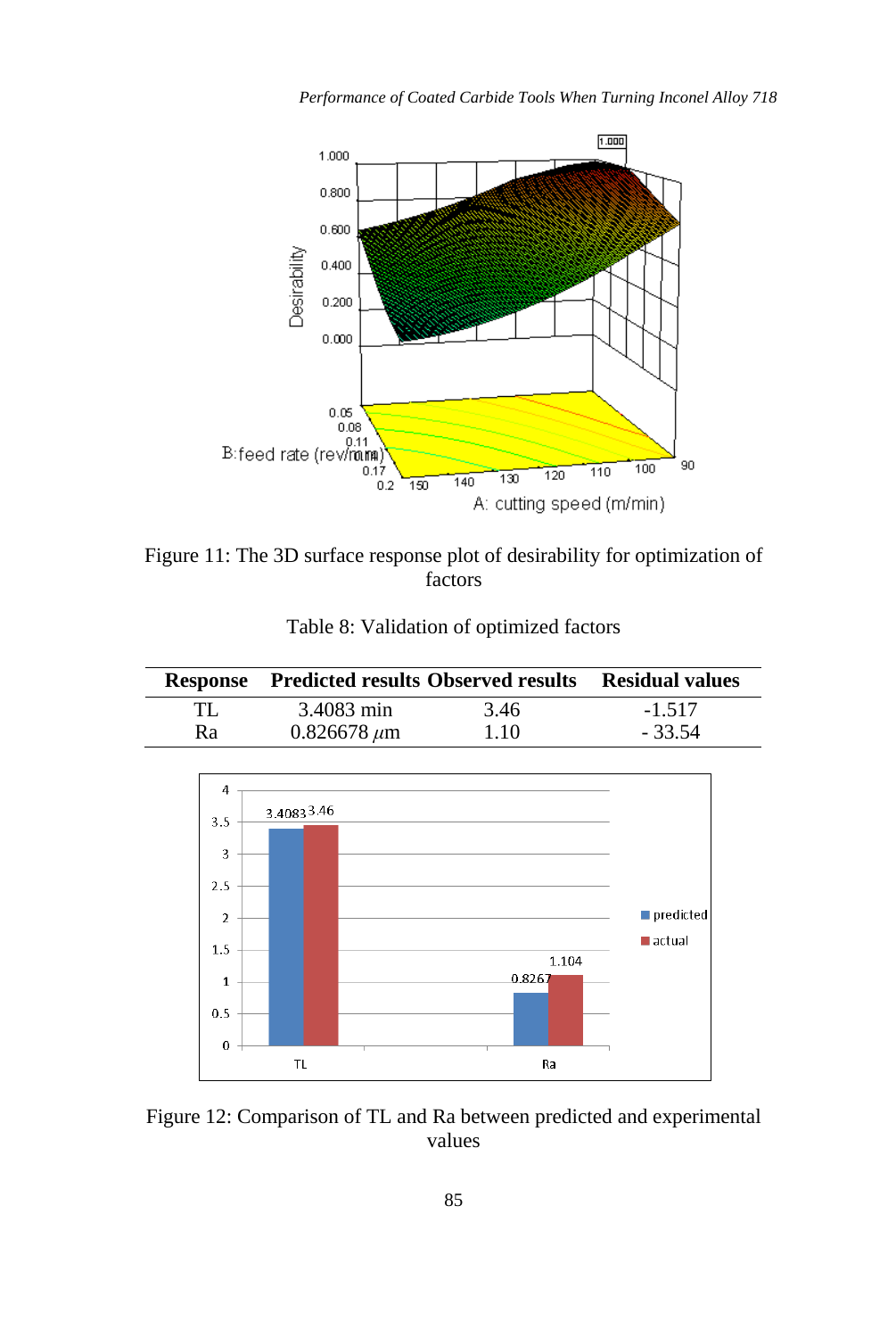*N. Badroush et al.*

From Figure 12, it can be concluded that the empirical models developed were reasonably accurate, notably for TL. With 95% of prediction intereval, it is within permissible limits of error percentage. Thus, the mathematical models generated in this study can be applied to predict the Ra and TL for any within the range of parameters combination.

# **Conclusion**

Through this study, the two methods which are Response Surface Methodology (RSM) and ANOVA have proved to be suitable and practical techniques that can be used to properly design the experiments, identify factors that significantly affect the responses as well as predict the responses value under the optimal parameters. With the application of cryogenic condition  $(LN_2)$  in this turning process, results from the experiments show that the minimum value of Ra was achieved at as low as 0.888 µm. The RSM models reveal that the interaction of feed rate and depth of cut are the most significant factors for this response. While for the tool life, the longest TL was achieved at 3.41 min with the cutting speed and the feed rate are the most dominant factors. In general, the TL decreases with the increase of both cutting speed and feed rate. The prediction Ra and TL models were developed with 95% of prediction interval between the predicted and actual experiments.

## **References**

- [1] A. A. Khan and M. I. Ahmed, "Improving tool life using cryogenic cooling," *Journal of materials processing technology* 196(1), 149- 154(2008).
- [2] R. M'Saoubi, et al. "A review of surface integrity in machining and its impact on functional performance and life of machined products." *International Journal of Sustainable Manufacturing* 1(1-2), 203- 236(2008).
- [3] A. Shokrani et al. "State-of-the-art cryogenic machining and processing." *International Journal of Computer Integrated Manufacturing* 26(7), 616-648(2013).
- [4] Montgomery, D. C. Design and analysis of experiments, John Wiley & Sons.(2008).
- [5] M. Y. Noordin et al. "Application of response surface methodology in describing the performance of coated carbide tools when turning AISI 1045 steel." *Journal of Materials Processing Technology* 145(1), 46- 58(2004).